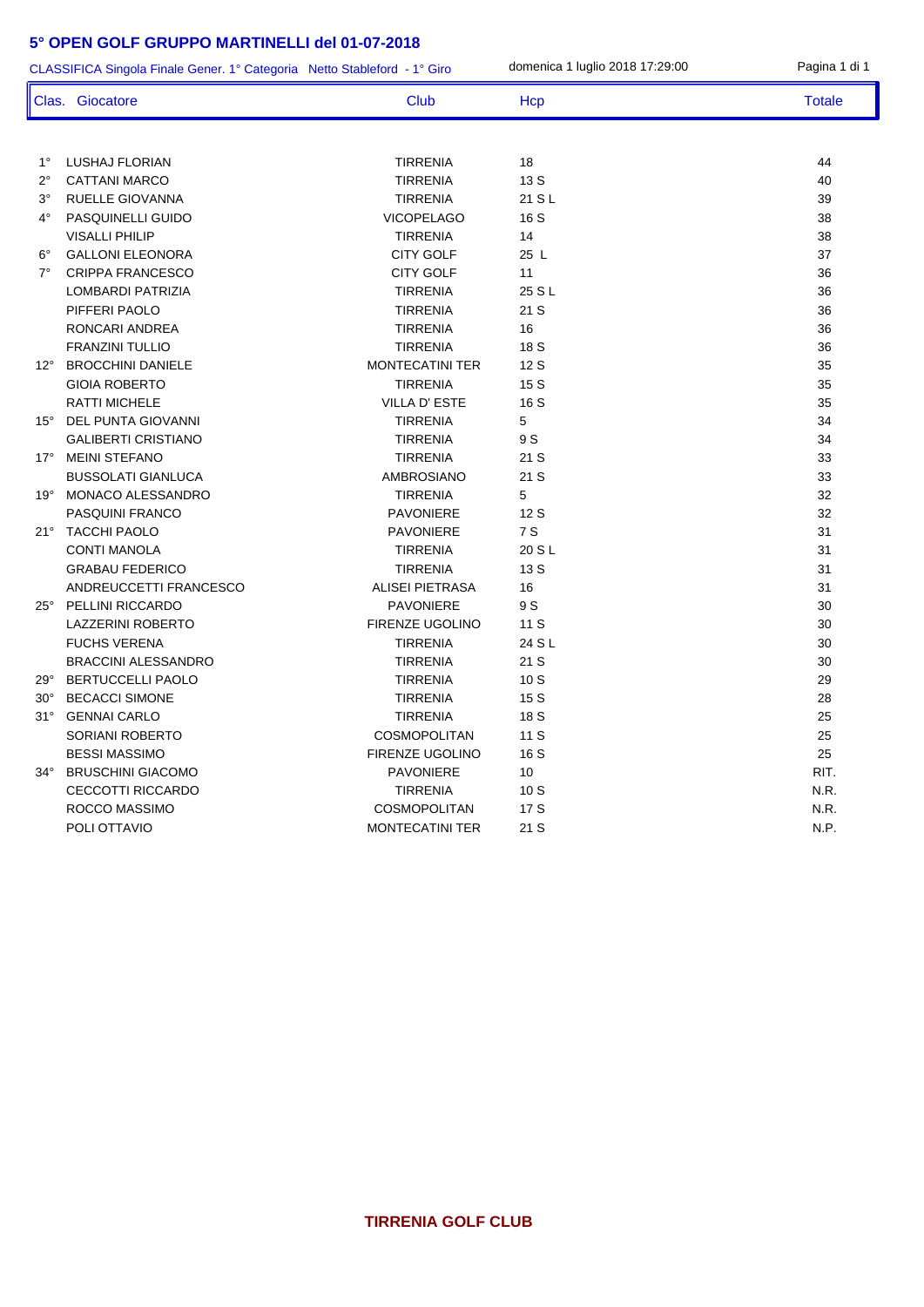1° PELLEGRINO M.ANTONIETTA TIRRENIA 26 S L 38 LOCCATELLI LUCIANA TIRRENIA 36 S L 38 ROSSI DARIA TIRRENIA 36 S L 38 CUCCIOLI GIORGIO TIRRENIA 30 S 38 5° PAGNI DALIA TIRRENIA 32 S L 37 6° MARTINELLI PAOLO TIRRENIA 35 S 33 BESSI LIONELLO TIRRENIA 30 S 33 CECCOTTI ROLANDO TIRRENIA 22 S 33 9° BANDIERA CLAUDIO VICOPELAGO 22 S 32 10° GANG FRIEDRICH TIRRENIA 25 S 31 11° CECCHETTI TAMARA 30 S L RAY AMIT TIRRENIA 23 S 30 13° PICCININI PIER GIOELE 29 VICOPELAGO 34 29 TULLIANI LUCIANO MARIGOLA 23 S 29 SIMONINI YURI COSMOPOLITAN 36 29 16° COLI GIACOMO TERRE CONSOLI 32 S 28 D'ALFONSO MARIA LUISA TIRRENIA 31 S L 28 NICCOLAI LUCA VICOPELAGO 30 S 28 MARTINI GIULIO TIRRENIA 36 S 28 20° FANIZZA FEDERICO COSMOPOLITAN 25 S 27 FILIPPESCHI GIUSEPPE TIRRENIA 25 S 27 22° BRAMBILLA ALESSANDRO TIRRENIA 24 S 26 23° PINELLI MARCO 25 24° GENOVESI GIUSEPPE TIRRENIA 27 S 24 PISANI JOHN 24 26° ARRIGHI VINCENZO VICOPELAGO 26 S 22 27° BELLI MASSIMO TIRRENIA 24 S RIT. CLASSIFICA Singola Finale Gener. 2° Categoria Netto Stableford - 1° Giro domenica 1 luglio 2018 17:28:26 Pagina 1 di 1 Clas. Giocatore Club Club Hcp Totale Totale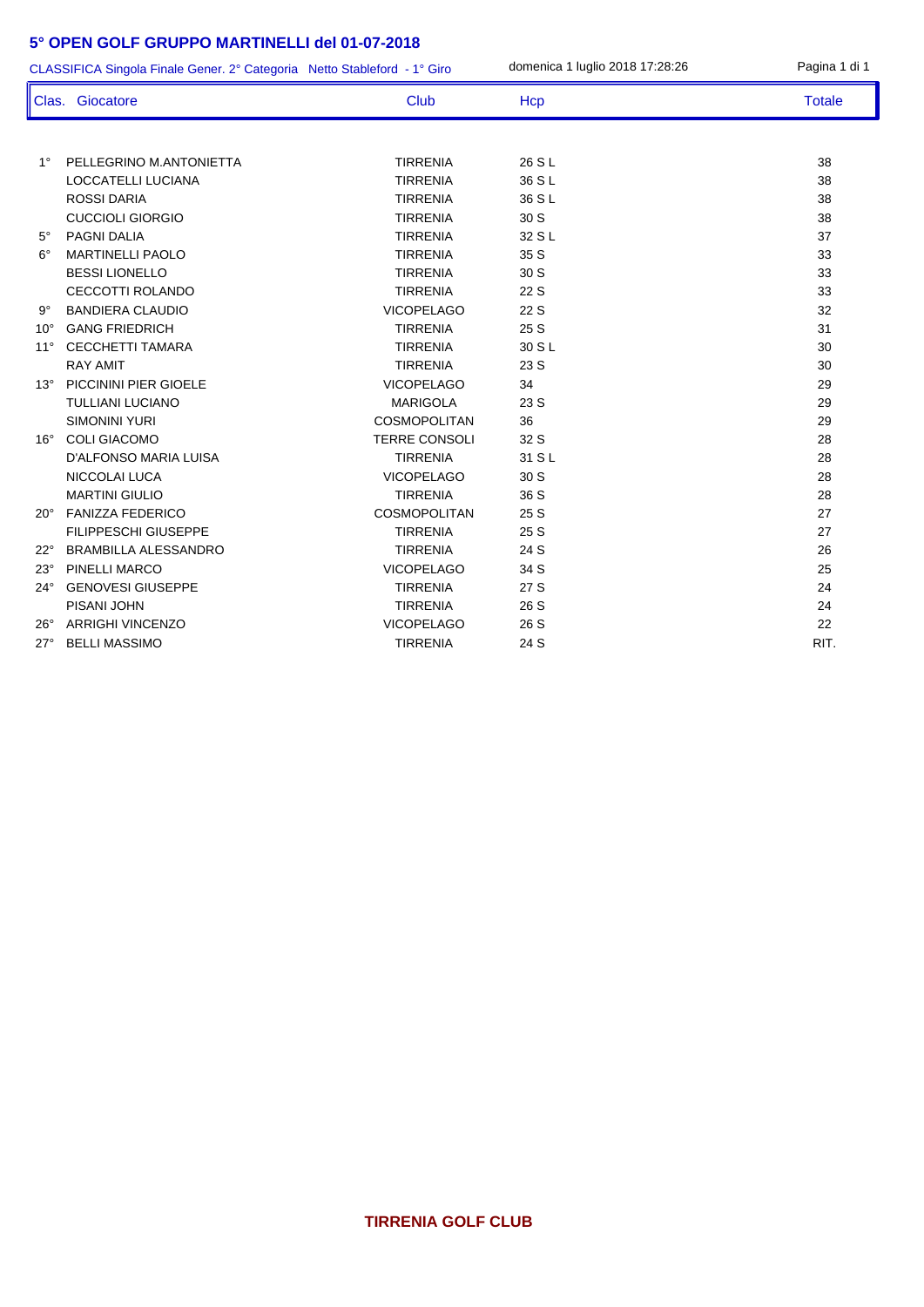| CLASSIFICA Singola Finale Gener. AM - AMICI Netto Stableford - 1° Giro |                          |                        | domenica 1 luglio 2018 17:27:32 | Pagina 1 di 1 |
|------------------------------------------------------------------------|--------------------------|------------------------|---------------------------------|---------------|
|                                                                        | Clas. Giocatore          | <b>Club</b>            | Hcp                             | <b>Totale</b> |
|                                                                        |                          |                        |                                 |               |
| $1^{\circ}$                                                            | PASQUINELLI GUIDO        | <b>VICOPELAGO</b>      | 16S                             | 38            |
| $2^{\circ}$                                                            | <b>GALLONI ELEONORA</b>  | <b>CITY GOLF</b>       | 25L                             | 37            |
| $3^\circ$                                                              | <b>CRIPPA FRANCESCO</b>  | <b>CITY GOLF</b>       | 11                              | 36            |
|                                                                        | <b>LOMBARDI PATRIZIA</b> | <b>TIRRENIA</b>        | 25 S L                          | 36            |
| $5^{\circ}$                                                            | <b>BROCCHINI DANIELE</b> | <b>MONTECATINI TER</b> | 12S                             | 35            |
| $6^{\circ}$                                                            | <b>MARTINELLI PAOLO</b>  | <b>TIRRENIA</b>        | 35 S                            | 33            |
| $7^\circ$                                                              | <b>BANDIERA CLAUDIO</b>  | <b>VICOPELAGO</b>      | 22 S                            | 32            |
|                                                                        | <b>PASQUINI FRANCO</b>   | <b>PAVONIERE</b>       | 12S                             | 32            |
| $9^{\circ}$                                                            | <b>TACCHI PAOLO</b>      | <b>PAVONIERE</b>       | 7 S                             | 31            |
|                                                                        | ANDREUCCETTI FRANCESCO   | <b>ALISEI PIETRASA</b> | 16                              | 31            |
| $11^{\circ}$                                                           | PELLINI RICCARDO         | <b>PAVONIERE</b>       | 9 S                             | 30            |
| $12^{\circ}$                                                           | PICCININI PIER GIOELE    | <b>VICOPELAGO</b>      | 34                              | 29            |
|                                                                        | <b>BERTUCCELLI PAOLO</b> | <b>TIRRENIA</b>        | 10S                             | 29            |
|                                                                        | <b>SIMONINI YURI</b>     | <b>COSMOPOLITAN</b>    | 36                              | 29            |
| $15^\circ$                                                             | <b>COLI GIACOMO</b>      | <b>TERRE CONSOLI</b>   | 32 S                            | 28            |
|                                                                        | NICCOLAI LUCA            | <b>VICOPELAGO</b>      | 30 S                            | 28            |
| $17^\circ$                                                             | <b>FANIZZA FEDERICO</b>  | <b>COSMOPOLITAN</b>    | 25 S                            | 27            |
| $18^\circ$                                                             | <b>SORIANI ROBERTO</b>   | <b>COSMOPOLITAN</b>    | 11 S                            | 25            |
|                                                                        | PINELLI MARCO            | <b>VICOPELAGO</b>      | 34 S                            | 25            |
| 20°                                                                    | <b>ARRIGHI VINCENZO</b>  | <b>VICOPELAGO</b>      | 26 S                            | 22            |
| 21°                                                                    | <b>BRUSCHINI GIACOMO</b> | <b>PAVONIERE</b>       | 10                              | RIT.          |
|                                                                        | <b>BELLI MASSIMO</b>     | <b>TIRRENIA</b>        | 24 S                            | RIT.          |
|                                                                        | ROCCO MASSIMO            | <b>COSMOPOLITAN</b>    | 17 S                            | N.R.          |
|                                                                        | POLI OTTAVIO             | <b>MONTECATINI TER</b> | 21S                             | N.P.          |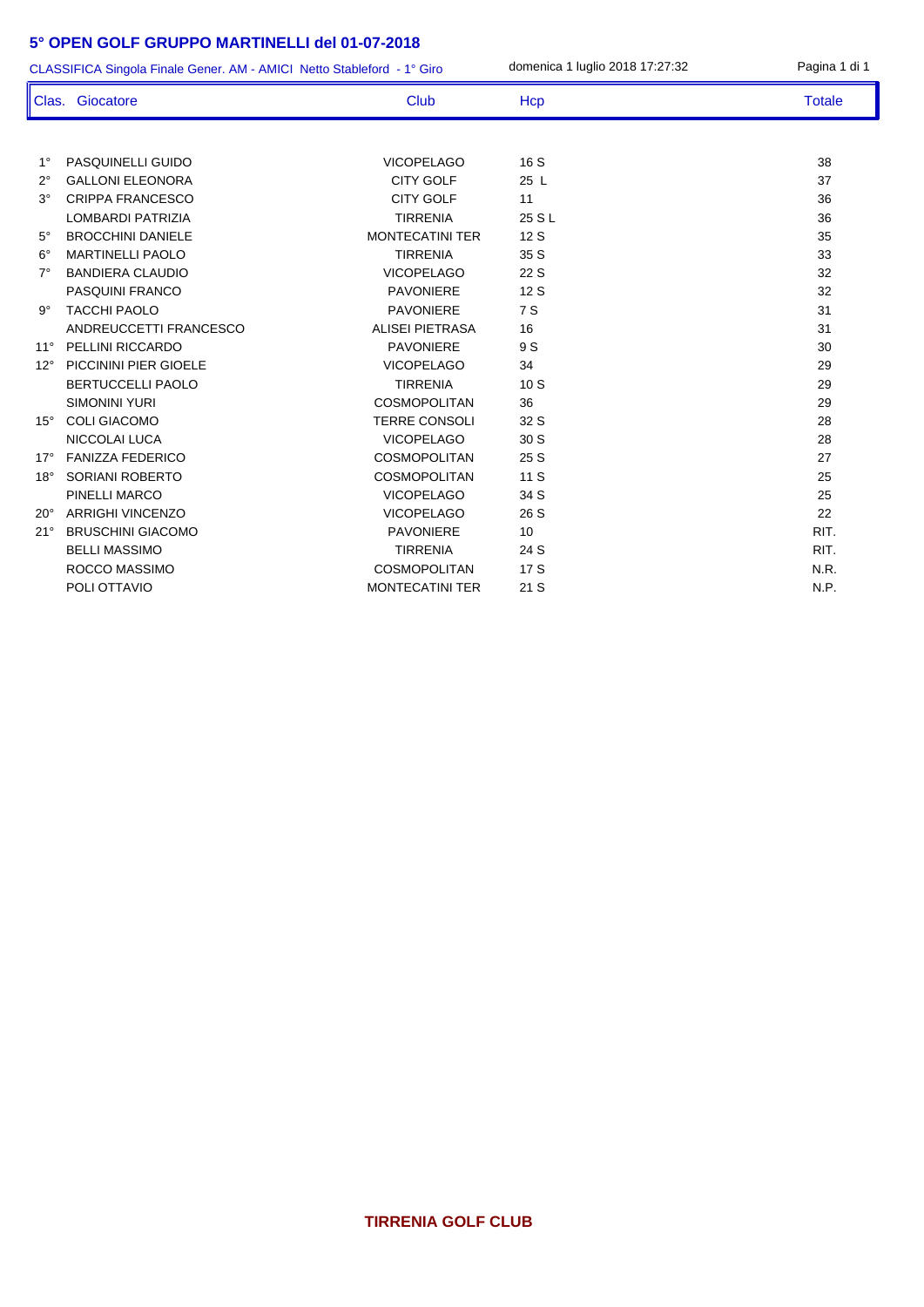| CLASSIFICA Singola Finale Gener. Lordo Stableford - 1° Giro |                             | domenica 1 luglio 2018 17:29:54 | Pagina 1 di 2 |                   |
|-------------------------------------------------------------|-----------------------------|---------------------------------|---------------|-------------------|
|                                                             | Clas. Giocatore             | Club                            | Hcp           | <b>Totale</b>     |
|                                                             |                             |                                 |               |                   |
| $1^{\circ}$                                                 | DEL PUNTA GIOVANNI          | <b>TIRRENIA</b>                 | 5             | 29                |
| $2^{\circ}$                                                 | MONACO ALESSANDRO           | <b>TIRRENIA</b>                 | 5             | 28                |
| $3^{\circ}$                                                 | <b>CATTANI MARCO</b>        | TIRRENIA                        | 13 S          | 27                |
|                                                             | <b>LUSHAJ FLORIAN</b>       | <b>TIRRENIA</b>                 | 18            | 27                |
| $5^{\circ}$                                                 | <b>TACCHI PAOLO</b>         | <b>PAVONIERE</b>                | 7 S           | 25                |
|                                                             | <b>CRIPPA FRANCESCO</b>     | <b>CITY GOLF</b>                | 11            | 25                |
|                                                             | <b>GALIBERTI CRISTIANO</b>  | <b>TIRRENIA</b>                 | 9 S           | 25                |
|                                                             | <b>VISALLI PHILIP</b>       | <b>TIRRENIA</b>                 | 14            | 25                |
| 9°                                                          | PELLINI RICCARDO            | <b>PAVONIERE</b>                | 9 S           | 23                |
|                                                             | <b>BROCCHINI DANIELE</b>    | <b>MONTECATINI TER</b>          | 12 S          | 23                |
| $11^{\circ}$                                                | RONCARI ANDREA              | <b>TIRRENIA</b>                 | 16            | 22                |
|                                                             | PASQUINELLI GUIDO           | <b>VICOPELAGO</b>               | 16 S          | 22                |
|                                                             | PASQUINI FRANCO             | <b>PAVONIERE</b>                | 12 S          | 22                |
| 14°                                                         | <b>RATTI MICHELE</b>        | <b>VILLA D'ESTE</b>             | 16 S          | 21                |
| $15^\circ$                                                  | <b>GIOIA ROBERTO</b>        | <b>TIRRENIA</b>                 | 15 S          | 20                |
|                                                             | <b>LAZZERINI ROBERTO</b>    | <b>FIRENZE UGOLINO</b>          | 11 S          | 20                |
| $17^\circ$                                                  | <b>GRABAU FEDERICO</b>      | <b>TIRRENIA</b>                 | 13 S          | 19                |
|                                                             | <b>BERTUCCELLI PAOLO</b>    | <b>TIRRENIA</b>                 | 10S           | 19                |
|                                                             | RUELLE GIOVANNA             | <b>TIRRENIA</b>                 | 21 S L        | 19                |
|                                                             | 20° FRANZINI TULLIO         | <b>TIRRENIA</b>                 | 18 S          | 18                |
|                                                             | 21° PIFFERI PAOLO           | <b>TIRRENIA</b>                 | 21 S          | 17                |
|                                                             | ANDREUCCETTI FRANCESCO      | ALISEI PIETRASA                 | 16            | 17                |
| $23^\circ$                                                  | <b>BECACCI SIMONE</b>       | <b>TIRRENIA</b>                 | 15 S          | 16                |
| $24^{\circ}$                                                | SORIANI ROBERTO             | COSMOPOLITAN                    | 11 S          | 15                |
|                                                             | <b>BUSSOLATI GIANLUCA</b>   | AMBROSIANO                      | 21 S          | 15                |
| $26^\circ$                                                  | LOMBARDI PATRIZIA           | <b>TIRRENIA</b>                 | 25 S L        | 14                |
|                                                             | PELLEGRINO M.ANTONIETTA     | <b>TIRRENIA</b>                 | 26 S L        | 14                |
|                                                             | <b>MEINI STEFANO</b>        | <b>TIRRENIA</b>                 | 21 S          | 14                |
| $29^\circ$                                                  | <b>GALLONI ELEONORA</b>     | <b>CITY GOLF</b>                | 25 L          | 13                |
|                                                             | <b>BANDIERA CLAUDIO</b>     | <b>VICOPELAGO</b>               | 22 S          | 13                |
|                                                             | <b>CUCCIOLI GIORGIO</b>     | <b>TIRRENIA</b>                 | 30 S          | 13                |
| $32^\circ$                                                  | <b>CONTI MANOLA</b>         | <b>TIRRENIA</b>                 | 20 S L        | 12                |
|                                                             | <b>GANG FRIEDRICH</b>       | <b>TIRRENIA</b>                 | 25 S          | 12                |
|                                                             | <b>BESSI MASSIMO</b>        | <b>FIRENZE UGOLINO</b>          | 16 S          | $12 \overline{ }$ |
|                                                             | <b>TULLIANI LUCIANO</b>     | <b>MARIGOLA</b>                 | 23 S          | 12                |
|                                                             | ROSSI DARIA                 | TIRRENIA                        | 36 S L        | 12                |
|                                                             | 37° FUCHS VERENA            | TIRRENIA                        | 24 S L        | 11                |
|                                                             | CECCOTTI ROLANDO            | TIRRENIA                        | 22 S          | 11                |
|                                                             | 39° GENNAI CARLO            | <b>TIRRENIA</b>                 | 18 S          | 10                |
|                                                             | <b>FANIZZA FEDERICO</b>     | <b>COSMOPOLITAN</b>             | 25 S          | 10                |
|                                                             | RAY AMIT                    | TIRRENIA                        | 23 S          | 10                |
|                                                             | <b>BRACCINI ALESSANDRO</b>  | <b>TIRRENIA</b>                 | 21 S          | 10                |
|                                                             | 43° COLI GIACOMO            | <b>TERRE CONSOLI</b>            | 32 S          | 9                 |
|                                                             | PICCININI PIER GIOELE       | <b>VICOPELAGO</b>               | 34            | 9                 |
|                                                             | LOCCATELLI LUCIANA          | <b>TIRRENIA</b>                 | 36 S L        | 9                 |
|                                                             | PAGNI DALIA                 | <b>TIRRENIA</b>                 | 32 S L        | 9                 |
|                                                             | <b>BRAMBILLA ALESSANDRO</b> | <b>TIRRENIA</b>                 | 24 S          | 9                 |
|                                                             | 48° FILIPPESCHI GIUSEPPE    | TIRRENIA                        | 25 S          | 8                 |
|                                                             | 49° PISANI JOHN             | <b>TIRRENIA</b>                 | 26 S          | $\overline{7}$    |
|                                                             | <b>ARRIGHI VINCENZO</b>     | <b>VICOPELAGO</b>               | 26 S          | $\overline{7}$    |
|                                                             | 51° D'ALFONSO MARIA LUISA   | <b>TIRRENIA</b>                 | 31 S L        | 6                 |
|                                                             | <b>MARTINI GIULIO</b>       | TIRRENIA                        | 36 S          | 6                 |
|                                                             | PINELLI MARCO               | <b>VICOPELAGO</b>               | 34 S          | 6                 |
|                                                             | 54° BESSI LIONELLO          | <b>TIRRENIA</b>                 | 30 S          | 5                 |
|                                                             | SIMONINI YURI               | <b>COSMOPOLITAN</b>             | 36            | 5                 |
|                                                             | 56° CECCHETTI TAMARA        | <b>TIRRENIA</b>                 | 30 S L        | 4                 |
|                                                             | <b>MARTINELLI PAOLO</b>     | <b>TIRRENIA</b>                 | 35 S          | 4                 |
|                                                             |                             |                                 |               |                   |

#### **TIRRENIA GOLF CLUB**